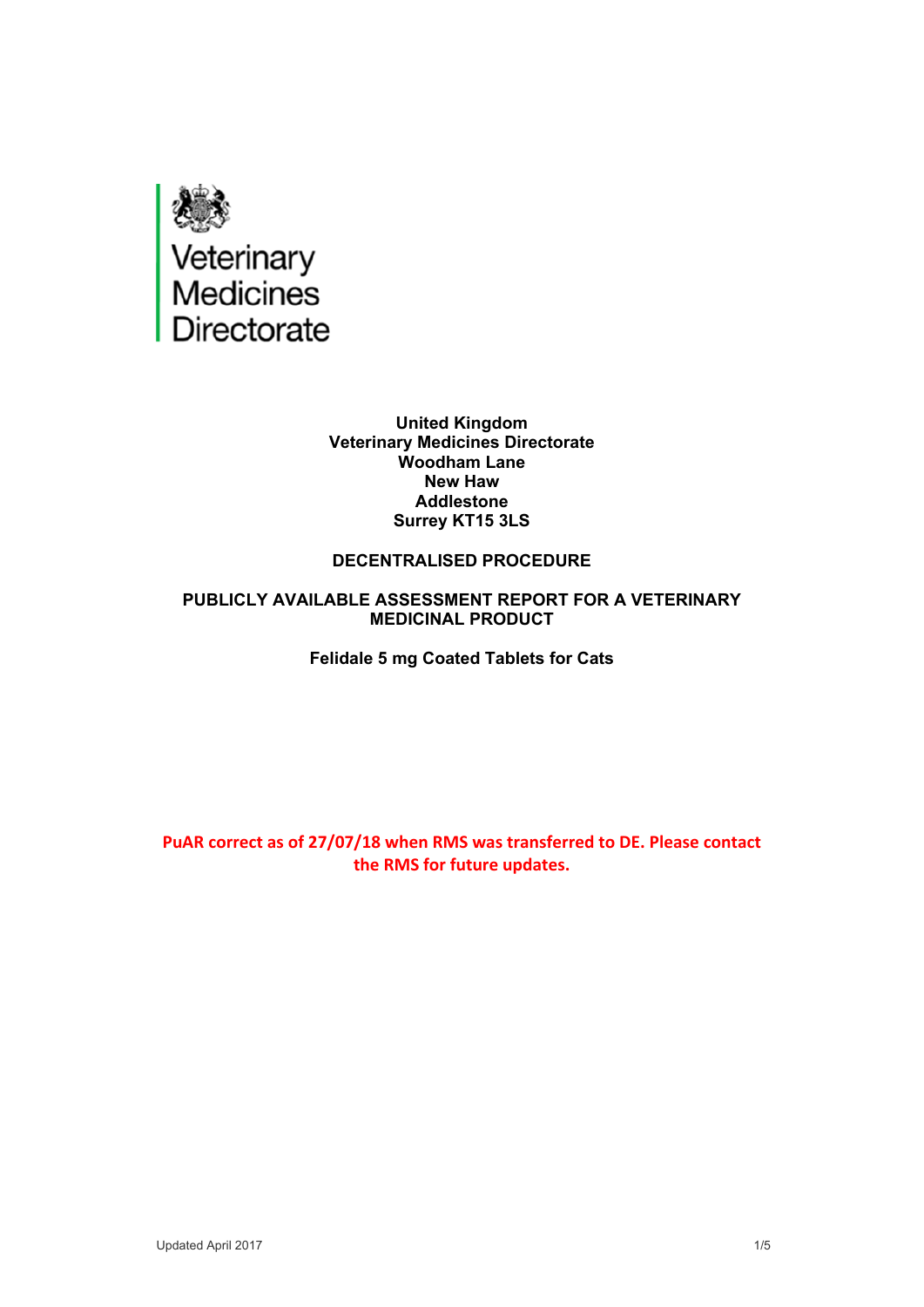#### **PRODUCT SUMMARY**

| EU Procedure number                       | UK/V/0415/002/DC                                                                                                                                        |
|-------------------------------------------|---------------------------------------------------------------------------------------------------------------------------------------------------------|
| Name, strength and<br>pharmaceutical form | Felidale 5 mg Coated Tablets for Cats                                                                                                                   |
| Applicant                                 | Dechra Limited<br>Dechra House<br>Jamage Industrial Estate<br><b>Talke Pits</b><br>Stoke-on-Trent<br>Staffordshire<br>ST7 1XW<br>UK.                    |
| Active substance(s)                       | Thiamazole                                                                                                                                              |
| <b>ATC Vetcode</b>                        | QH03BB02                                                                                                                                                |
| <b>Target species</b>                     | Cats                                                                                                                                                    |
| Indication for use                        | For the stabilisation of hyperthyroidism in cats<br>prior to surgical thyroidectomy.<br>feline<br>the long-term treatment of<br>For<br>hyperthyroidism. |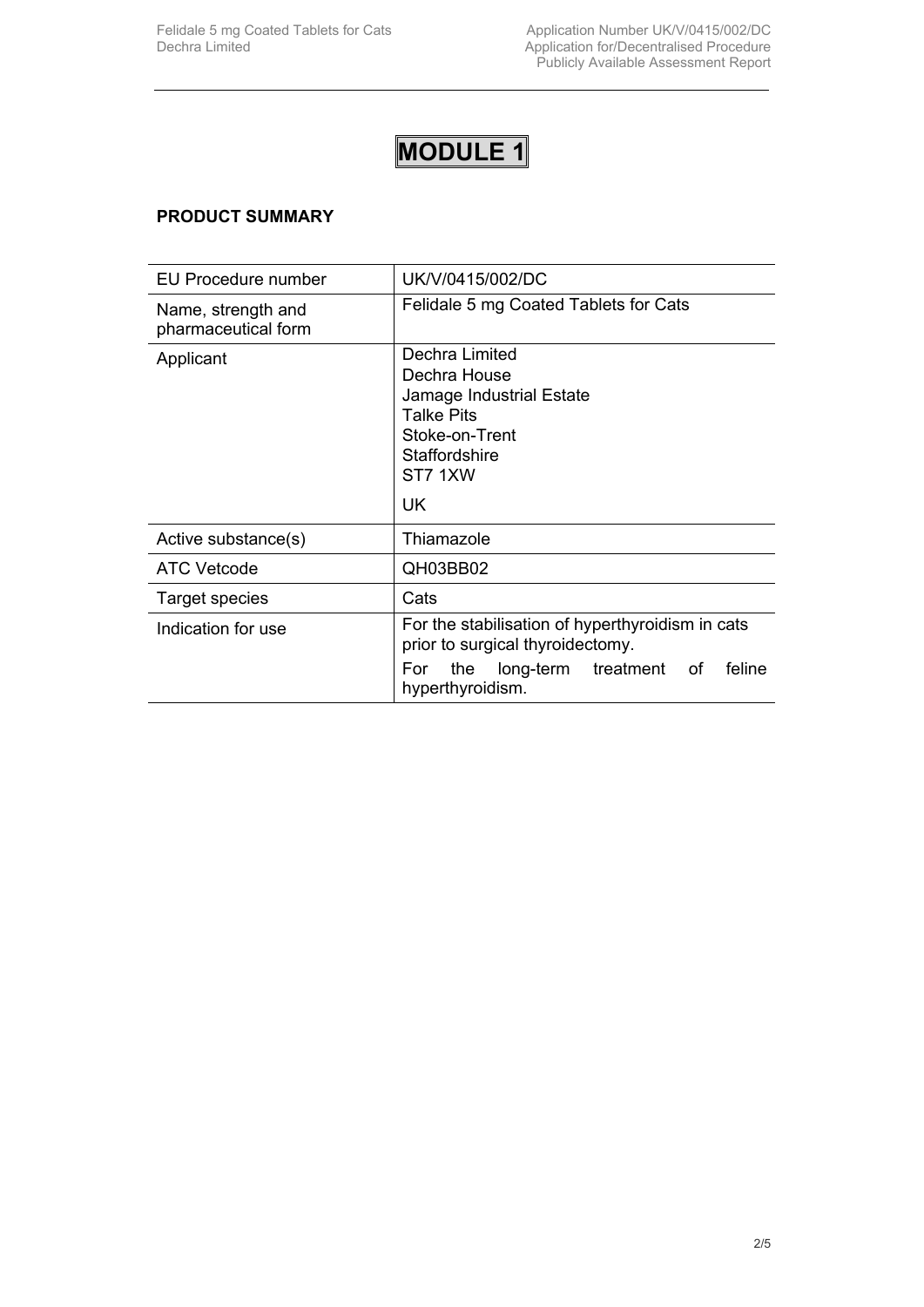The Summary of Product Characteristics (SPC) for this product is available on the Heads of Medicines Agencies (veterinary) (HMA(v)) website ([www.hma.eu](http://www.hma.eu/)).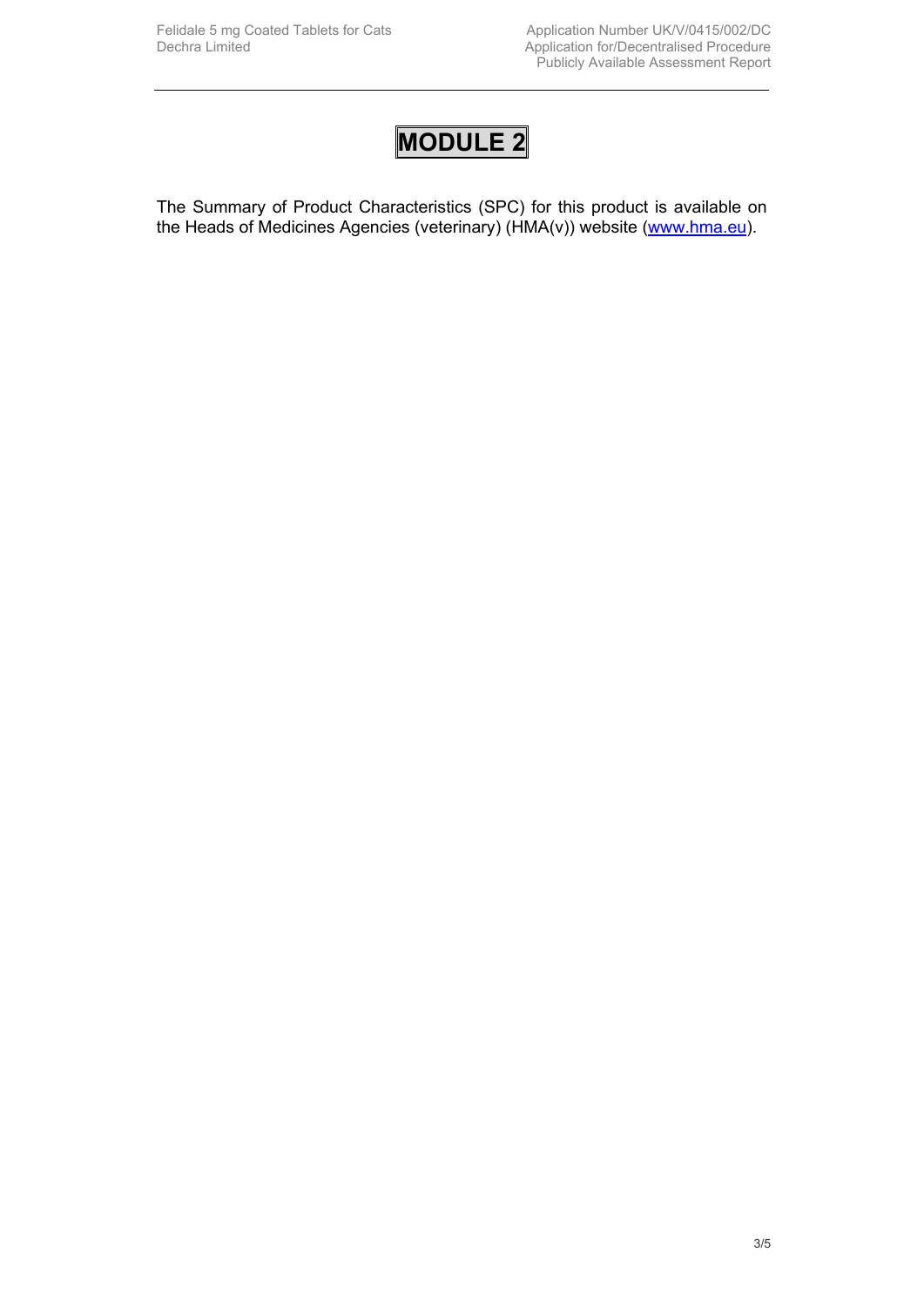### **PUBLIC ASSESSMENT REPORT**

| Legal basis of original<br>application                                                                              | Copycat application in accordance with Article<br>13c of Directive 2001/82/EC as amended. |
|---------------------------------------------------------------------------------------------------------------------|-------------------------------------------------------------------------------------------|
| Date of completion of the<br>original <mutual recognition=""><br/><decentralised>procedure</decentralised></mutual> | 22 <sup>nd</sup> February 2012                                                            |
| Date product first authorised<br>in the Reference Member<br>State (MRP only)                                        | Not applicable.                                                                           |
| Concerned Member States for<br>original procedure                                                                   | France, Germany, Ireland, The Netherlands                                                 |

#### **I. SCIENTIFIC OVERVIEW**

The quality / safety / efficacy aspects of this product is/are identical to the original product. The initial application for Felimazole 2.5 mg Coated Tablets for Cats was assessed before there was a requirement to have a public assessment report, therefore no details in this section are available.

#### **V OVERALL CONCLUSION AND BENEFIT– RISK ASSESSMENT**

The data submitted in the dossier demonstrate that when the product is used in accordance with the Summary of Product Characteristics, the benefit/risk profile for the target species is favourable and the quality and safety of the product for humans and the environment is acceptable.